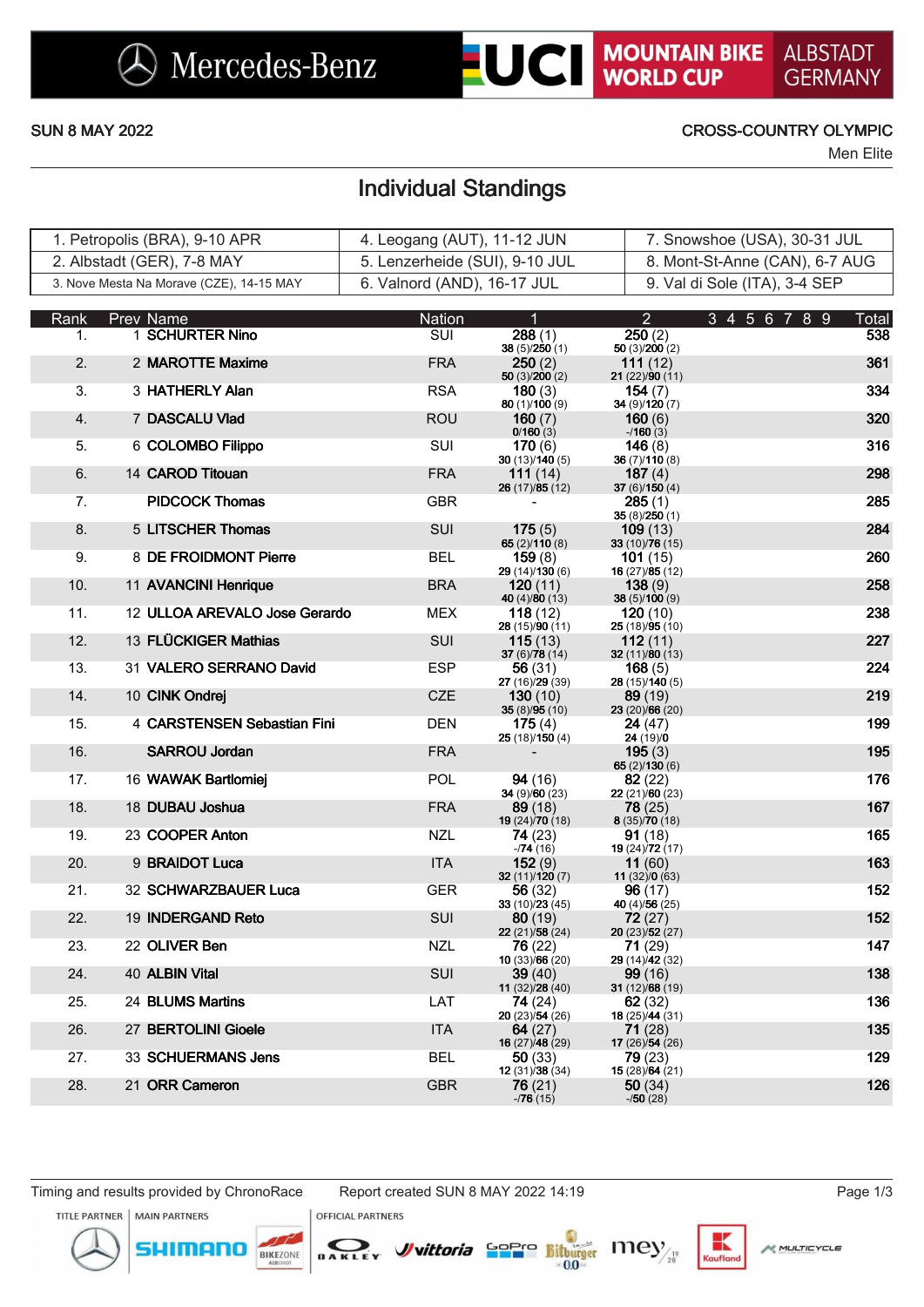# **UCI MOUNTAIN BIKE**

### SUN 8 MAY 2022 CROSS-COUNTRY OLYMPIC

Men Elite

## Individual Standings

| Rank | Prev Name                    | Nation     | $\overline{1}$                        | $2 -$                             | 3 4 5 6 7 8 9 | Total |
|------|------------------------------|------------|---------------------------------------|-----------------------------------|---------------|-------|
| 29.  | 15 BLEVINS Christopher       | <b>USA</b> | 104(15)<br>36 $(7)/68(19)$            | 6(64)<br>6(37)/0                  |               | 110   |
| 30.  | 25 CULLELL ESTAPE Jofre      | <b>ESP</b> | <b>73</b> (25)                        | 35(37)                            |               | 108   |
| 31.  | 36 FORSTER Lars              | SUI        | 23(20)/50(28)<br>45 (36)              | 12(31)/23(45)<br>63(30)           |               | 108   |
| 32.  | <b>GAZE Samuel</b>           | <b>NZL</b> | 24 (19)/21 (47)<br>$\sim$ $^{-1}$     | 27 (16)/36 (35)<br>107(14)        |               | 107   |
| 33.  | 26 RAGGL Gregor              | <b>AUT</b> | 70(26)                                | 80 $(1)/27(41)$<br>32(41)         |               | 102   |
|      |                              |            | <b>18</b> (25) $\overline{52}$ (27)   | 0/32(37)                          |               |       |
| 34.  | 28 RODRIGUEZ GUEDE Pablo     | <b>ESP</b> | 62(28)<br>$-162(22)$                  | 38(36)<br>$-38(34)$               |               | 100   |
| 35.  | 20 KERSCHBAUMER Gerhard      | <b>ITA</b> | <b>78</b> (20)<br>14(29)/64(21)       | 13(57)<br>13(30)/0(67)            |               | 91    |
| 36.  | 17 PHILIPP Antoine           | <b>FRA</b> | 89(17)                                | $\blacksquare$                    |               | 89    |
| 37.  | <b>BRAIDOT Daniele</b>       | <b>ITA</b> | 17 $(26)/72(17)$<br>$\blacksquare$    | 88(20)                            |               | 88    |
| 38.  | <b>FRISCHKNECHT Andri</b>    | <b>SUI</b> | $\blacksquare$                        | 30 $(13)/58(24)$<br>84(21)        |               | 84    |
| 39.  | 39 TRARIEUX Julien           | <b>FRA</b> | 42 (39)                               | 10(33)/74(16)<br>40(35)           |               | 82    |
|      |                              |            | $-42(32)$                             | $-40(33)$                         |               |       |
| 40.  | <b>GUERRINI Marcel</b>       | <b>SUI</b> | $\sim 100$                            | 78(24)<br>$-78(14)$               |               | 78    |
| 41.  | 38 MARKT Karl                | AUT        | 43 (38)<br>7(36)/36(35)               | 33(40)<br>7(36)/26(42)            |               | 76    |
| 42.  | <b>ROTH Joel</b>             | <b>SUI</b> | $\sim 100$                            | <b>74</b> (26)<br>26 (17)/48 (29) |               | 74    |
| 43.  | 35 SCHELB Julian             | <b>GER</b> | 46 (35)                               | 17(52)                            |               | 63    |
| 44.  | <b>LIST David</b>            | <b>GER</b> | $-46(30)$<br>$\sim 100$               | $-17(51)$<br>62(31)               |               | 62    |
| 45.  | 41 SCHEHL Niklas             | <b>GER</b> | 34 $(41)$                             | $-162(22)$<br>28(44)              |               | 62    |
|      |                              | CAN        | $-34(36)$                             | $-28(40)$                         |               | 61    |
| 46.  | 29 FORTIER Marc Andre        |            | 61 $(29)$<br><b>21</b> (22) $/40(33)$ | 0(101)<br>$-70(98)$               |               |       |
| 47.  | 34 DISERA Peter              | CAN        | 47 (34)<br>15(28)/32(37)              | 12(58)<br>$-12(56)$               |               | 59    |
| 48.  | 30 HOLMGREN Gunnar           | <b>CAN</b> | 56 $(30)$<br>$-756(25)$               | $\bf{0}$<br>$-10$                 |               | 56    |
| 49.  | <b>KORETZKY Victor</b>       | <b>FRA</b> | $\sim$                                | 55(33)                            |               | 55    |
| 50.  | 51 COLLEDANI Nadir           | <b>ITA</b> | <b>19</b> (51)                        | 9(34)/46(30)<br>35(38)            |               | 54    |
| 51.  | 43 BASTOS GALINSKI Ulan      | BRA        | 9(34)/10(58)<br>30(43)                | 14 (29)/21 (47)<br>24(46)         |               | 54    |
| 52.  | 37 COCUZZI Luiz Henrique     | <b>BRA</b> | $-730(38)$<br>44 (37)                 | $-24(44)$<br>$\mathbf 0$          |               | 44    |
|      |                              |            | 0/44(31)                              | $-10$                             |               |       |
| 53.  | 46 LORET Maxime              | <b>FRA</b> | 25(46)<br>$-25(43)$                   | 19(50)<br>$-19(49)$               |               | 44    |
| 54.  | 54 FINCHAM Sean              | CAN        | 16(54)<br>$-16(52)$                   | 20(49)<br>$-20(48)$               |               | 36    |
| 55.  | <b>FOIDL Maximilian</b>      | <b>AUT</b> |                                       | 34(39)<br>0/34(36)                |               | 34    |
| 56.  | 52 DANIEL Thibault           | <b>FRA</b> | 18(52)                                | 16(53)                            |               | 34    |
| 57.  | 42 GRIOT Thomas              | <b>FRA</b> | $-18(50)$<br>31(42)                   | $-16(52)$                         |               | 31    |
| 58.  | <b>SOETE Daan</b>            | <b>BEL</b> | 31(12)/0                              | 30(42)                            |               | 30    |
|      |                              |            |                                       | $-30(38)$                         |               |       |
| 59.  | <b>ESTEBAN AGUERO Ismael</b> | <b>ESP</b> |                                       | 29(43)<br>$-29(39)$               |               | 29    |

mor

**OFFICIAL PARTNERS** 

DAKLEY

TITLE PARTNER | MAIN PARTNERS